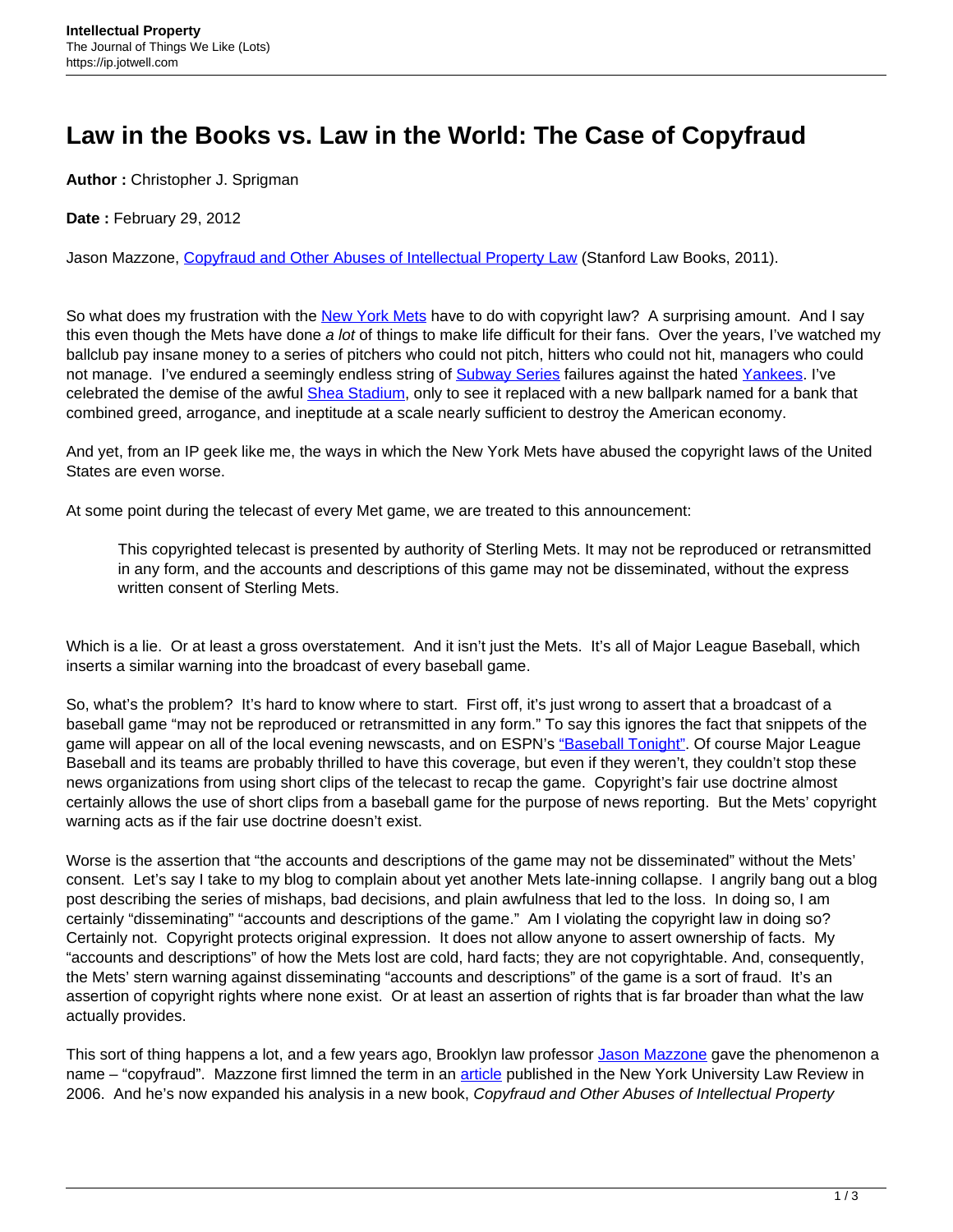Law (Stanford Law Books, 2011).

According to Mazzone, the clearest example of copyfraud is the act of attaching a copyright notice to a public domain work. Mazzone gives many examples, including claims of copyright in the U.S. Constitution, sheet music of compositions by Beethoven, Chopin, Handel, and Bach, posters of paintings by Monet, Van Gogh, and Cezanne, the plays of Shakespeare, the Federalist Papers, and the opinions of federal judges. In all of these instances, property rights are asserted that simply do not exist. And that, Mazzone argues, is a fraud on the public. Copyright provides temporary property rights designed as inducements – i.e., as bait to lure creators to produce new works. Copyright does not need to last forever to do that job – a fact which the Constitution recognizes by restricting copyright to "limited Times". And this conduct, Mazzone argues, is damaging to all of us:

"Copyfraud stifles creativity and imposes financial costs upon consumers. False copyright claims lead individuals to pay unnecessarily for licenses and to forego entirely projects that make legitimate uses of public domain materials. Copyfraud is a land grab. It represents private control over the public domain. Copyfraud upsets the balance that the law has struck between private rights and the interests of the public in creative works."

More broadly, Mazzone describes other kinds of copyright overreaching – in particular, dubious claims by copyright owners that are made possible by the law's lack of clarity, and by the severe consequences that defendants may suffer if they lose in a lawsuit. The Mets' copyright warning is an example. So too is the copyright warning attached by Adobe to its [ebook](http://www.adobe.com/be_en/active-use/pdf03.html) version of Lewis Carroll's Alice's Adventures in Wonderland – a work that is in the public domain. The warning reads like something the Mad Hatter would have come up with:

## Permissions on: Alice's Adventures in Wonderland

 $Co<sub>DY</sub>$  – No text selections can be copied from this book to the clipboard.

Print – No printing is permitted on this book.

Lend – This book cannot be lent or given to someone else.

Give – This book cannot be given to someone else.

Read Aloud – This book cannot be read aloud.

Or consider the execrable conduct of the estate of James Joyce, which has repeatedly threatened copyright lawsuits against scholars and others who make use of materials owned by the Joyce estate – even when those uses should obviously fall within the ambit of fair use. The Joyce estate threatened a choral production that used 18 words from a Joyce novel. And the estate's copyright threats forced English professor [Carol Schloss](http://english.stanford.edu/bio.php?name_id=111) to cut crucial evidence from her book detailing the important relationship between Joyce and his daughter, Lucia. Schloss eventually sued the Joyce estate (with the help of lawyers from the Stanford Law School Center for Internet and Society) and prevailed. But in many other cases, overzealous assertion of copyright has chilled or altered academic projects – in part because academic publishers lack both the stomach and the wallet to fight back hard against dubious copyright claims.

By detailing these examples and many, many others, Mazzone's book convinced me that copyfraud happens often enough to be worth noticing. And Mazzone does a great job explaining the many ways in which copyright overclaiming leads to mischief. If this was its only achievement, Mazzone's slender and readable book would be worth your time. But the real value of Mazzone's book lies in the way in which it links to a broader issue. The copyright law on the books is not the copyright law we have out in the world. The rights of copyright owners are both broad and relatively clear, and the remedies available for infringement of those rights are very powerful – indeed, they are purposely designed to be supra-compensatory. But the rights of users – i.e., of the public at large – are both narrow and poorly